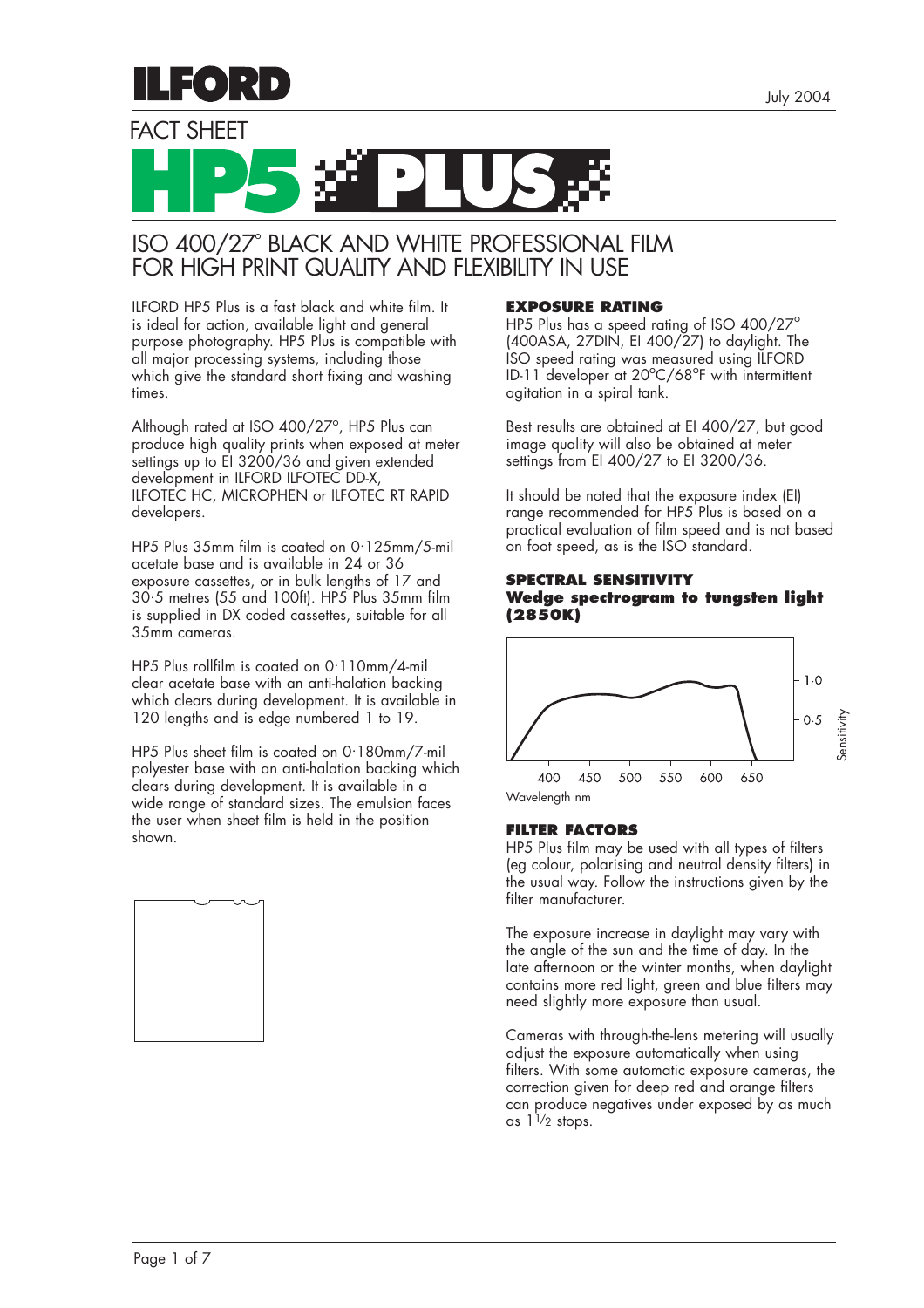# HP5 Plus

# **MAKING LONG EXPOSURES**

For exposures between  $\frac{1}{2}$  and  $\frac{1}{10}$  000 second, no adjustments are needed for reciprocity law failure. When exposures longer than  $\frac{1}{2}$  second are given, HP5 Plus, along with other films, needs to be given more exposure than indicated by a meter. Use the graph to calculate the increased exposure time which should be given once the measured time is known.



# **CHOOSING THE BEST ILFORD DEVELOPER FOR THE JOB Manual processing (eg spiral tank, dish/tray, deep tank) and rotary processors**

|                                                    | Liquid                                                                             | Powder                                                                     |
|----------------------------------------------------|------------------------------------------------------------------------------------|----------------------------------------------------------------------------|
| Best overall image quality at meter setting        |                                                                                    |                                                                            |
| EI 400/27<br>EI 800/30<br>EI 1600/33<br>EI 3200/36 | <b>ILFOTEC DD-X</b><br><b>ILFOTEC DD-X</b><br>ILFOTEC DD-X)<br><b>ILFOTEC DD-X</b> | $ID-11$ (stock)<br>ID-11 (stock)<br>MICROPHEN (stock)<br>MICROPHEN (stock) |
| Finest grain                                       | <b>ILFOTEC DD-X</b>                                                                | <b>PERCEPTOL</b>                                                           |
| Maximum sharpness                                  | <b>ILFOSOL S</b>                                                                   | $ID-11(1+3)$                                                               |
| Maximum film speed                                 | <b>ILFOTEC DD-X</b>                                                                | MICROPHEN (stock)                                                          |
| One-shot convenience                               | ILFOSOL $S(1+9)$<br><b>ILFOTEC DD-X</b>                                            | $ID-11(1+1)$<br>$MICROPHEN (1+1)$                                          |
| Economy                                            | ILFOTEC LC29 (1+29)                                                                | $ID-11(1+3)$<br>$MICROPHEN (1+3)$                                          |
| Rapid processing                                   | ILFOTEC HC $(1+15)$                                                                |                                                                            |
| Replenishable                                      | <b>ILFOTEC HC</b>                                                                  | $ID-11$                                                                    |
|                                                    |                                                                                    |                                                                            |

# **Machine processing**

| Dip and dunk     | <b>ILFOTEC DD</b><br>$ID-11$<br><b>ILFOTEC HC</b> | Best overall image quality (liquid) and long tank life<br>Best overall image quality (powder) and long tank life<br>Flexible process time, range of dilutions and economy |
|------------------|---------------------------------------------------|---------------------------------------------------------------------------------------------------------------------------------------------------------------------------|
| Short leader     | <b>ILFOTEC RT RAPID</b>                           | Rapid processing, best overall image quality and<br>long tank life                                                                                                        |
|                  | <b>ILFOTEC HC</b>                                 | Range of dilutions, flexibility and economy                                                                                                                               |
| Roller transport | <b>ILFOTEC RT RAPID</b>                           | Rapid processing                                                                                                                                                          |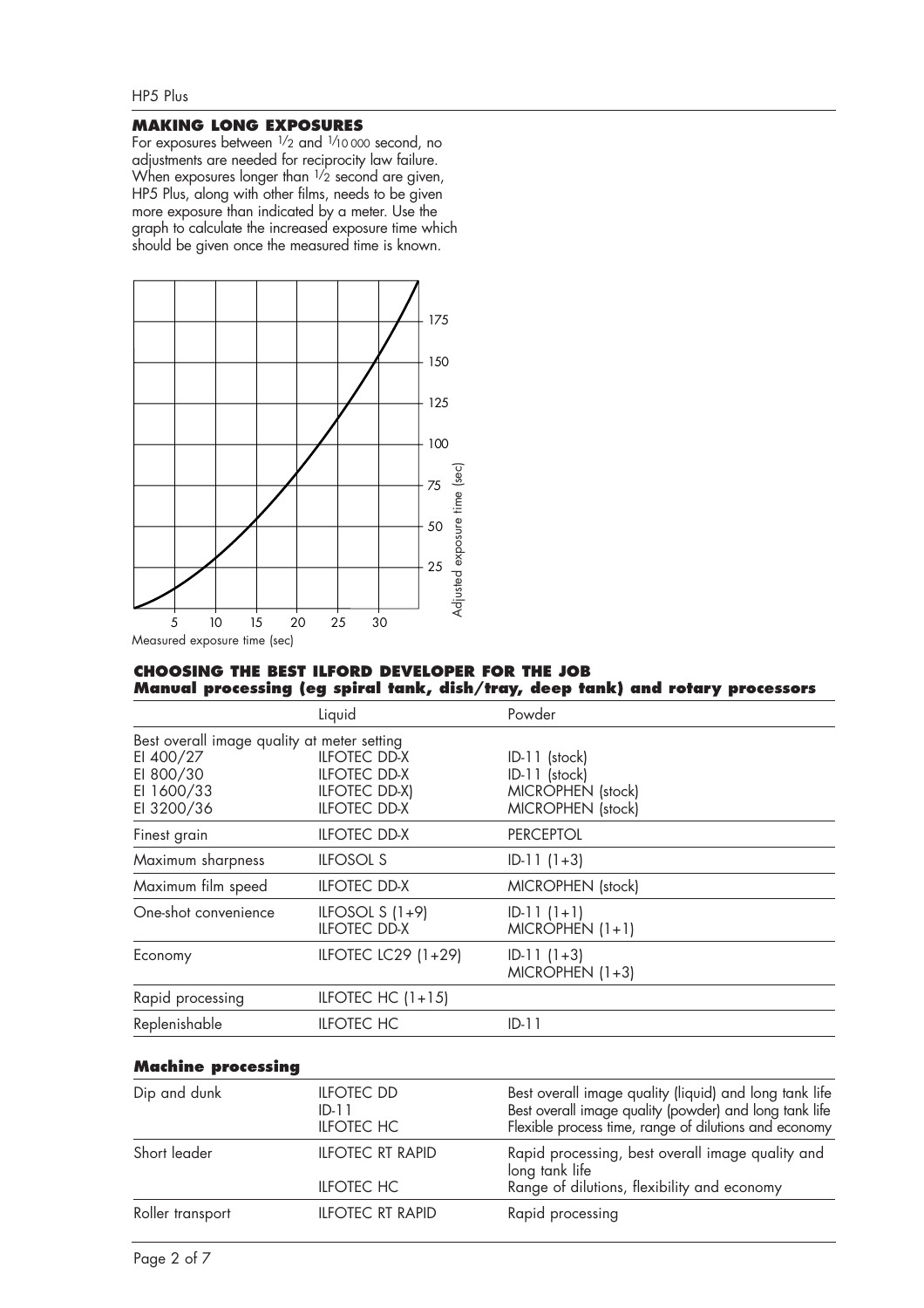# **DEVELOPMENT TIMES**

The table gives development times for both manual and machine processing HP5 Plus. These times will produce negatives of average contrast suitable for printing in all enlargers. The development times are intended as a guide and may be altered if a different result is needed.

For manual processing in spiral tanks and deep tanks, the development times are based on intermittent agitation. Where continuous agitation is used for manual processing (as in a dish/tray or with some types of developing tank), reduce these times by up to 15%. For use in rotary processors without a pre-rinse, reduce the spiral tank development times by up to 15%. A pre-rinse is not recommended as it can lead to uneven processing.

| 35mm film, Rollfilm & Sheet film                              |                             |                                                      |                                                                  |                        |                          |                                     |                                            |
|---------------------------------------------------------------|-----------------------------|------------------------------------------------------|------------------------------------------------------------------|------------------------|--------------------------|-------------------------------------|--------------------------------------------|
| ILFORD developer                                              | Dilution                    | Meter setting (EI)<br>250/25                         | 320/26                                                           | 400/27                 | 800/30                   |                                     | 1600/33 3200/36                            |
| Spiral tank, deep tank, dip and dunk machines (min/20°C/68°F) |                             |                                                      |                                                                  |                        |                          |                                     |                                            |
| <b>ILFOTEC DD-X</b>                                           | $1 + 4$                     |                                                      |                                                                  | 9                      | 10                       | $\overline{13}$                     | 20                                         |
| <b>ILFOSOL S</b>                                              | $1+9$<br>$1 + 14$           | $\overline{\phantom{0}}$<br>$\equiv$                 | -                                                                | 7<br>91/2              | $8^{1/2}$<br>14          | 14                                  | $\qquad \qquad -$                          |
| <b>ILFOTEC HC</b>                                             | $1 + 15$<br>$1 + 31$        | $\overline{\phantom{0}}$<br>$\overline{\phantom{0}}$ | —<br>-                                                           | 31/2<br>$6^{1/2}$      | 5<br>91/2                | 71/2<br>14                          | 11<br>$\qquad \qquad -$                    |
| <b>ILFOTEC LC29</b>                                           | $1+9$<br>$1 + 19$<br>$1+29$ |                                                      |                                                                  | 31/2<br>$6^{1/2}$<br>9 | 5<br>91/2                | 71/2<br>14                          | 11                                         |
| $ID-11$                                                       | stock<br>$1 + 1$<br>$1 + 3$ | $\equiv$                                             |                                                                  | 71/2<br>13<br>20       | $10^{1/2}$<br>$16^{1/2}$ | 14<br>▃                             | $\rightarrow$                              |
| <b>MICROPHEN</b>                                              | stock<br>$1+1$<br>$1 + 3$   | $\qquad \qquad -$<br>$\equiv$<br>$\equiv$            | $\overline{\phantom{0}}$<br>$\equiv$<br>$\overline{\phantom{0}}$ | $6^{1/2}$<br>12<br>23  | 8<br>15<br>$\equiv$      | 11<br>═<br>$\overline{\phantom{0}}$ | 16<br>$\overline{\phantom{0}}$<br>$\equiv$ |
| <b>PERCEPTOL</b>                                              | stock<br>$1 + 1$<br>$1 + 3$ | 13                                                   | 18<br>25                                                         | -                      |                          |                                     |                                            |
| Non-ILFORD developer                                          |                             |                                                      |                                                                  |                        |                          |                                     |                                            |
| Acufine Acufine                                               | stock                       | $\qquad \qquad -$                                    | $\overline{\phantom{0}}$                                         | $4^{1/2}$              | $6^{1/2}$                | 91/2                                | $\qquad \qquad -$                          |
| Agfa Refinal                                                  | stock                       | $\qquad \qquad -$                                    | —                                                                | 6                      | $8^{1/2}$                |                                     | $\qquad \qquad -$                          |
| Agfa Rodinal                                                  | $1 + 25$<br>$1 + 50$        |                                                      |                                                                  | 6<br>11                | 8                        | $\overline{\phantom{0}}$            |                                            |
| Kodak D-76                                                    | stock<br>$1 + 1$<br>$1 + 3$ |                                                      |                                                                  | 71/2<br>11<br>22       | 91/2<br>13               | $12^{1/2}$                          |                                            |
| Kodak HC-110                                                  | A<br>B                      | $\overline{\phantom{0}}$<br>$\equiv$                 | $\overline{\phantom{0}}$<br>$\equiv$                             | $2^{1/2}$<br>5         | $3^{3}/4$<br>$7^{1/2}$   | $5^{1/2}$<br>11                     | 91/2                                       |
| Kodak T-Max                                                   | $1 + 4$                     | $\qquad \qquad -$                                    | -                                                                | $6^{1/2}$              | 8                        | 91/2                                | $11^{1/2}$                                 |
| Kodak Xtol                                                    | stock<br>$1 + 1$            | $\equiv$<br>$\qquad \qquad -$                        | -                                                                | 8<br>12                | 11<br>17                 | 14<br>-                             | 19<br>$\qquad \qquad -$                    |
| Paterson Acutol                                               | $1 + 10$                    | $\qquad \qquad -$                                    | $\overline{\phantom{0}}$                                         | $\overline{7}$         | $\overline{\phantom{0}}$ | $\overline{\phantom{0}}$            | $\qquad \qquad -$                          |
| <b>Tetenal Ultrafin</b>                                       | $1 + 10$<br>$1+20$          | $\overline{\phantom{0}}$<br>$\qquad \qquad -$        | -<br>-                                                           | 71/2<br>16             | 10                       | -<br>-                              | $\overline{\phantom{0}}$                   |
| <b>Tetenal Ultrafin Plus</b>                                  | $1 + 4$                     | $\equiv$                                             |                                                                  | $\overline{7}$         | 10                       | 13                                  |                                            |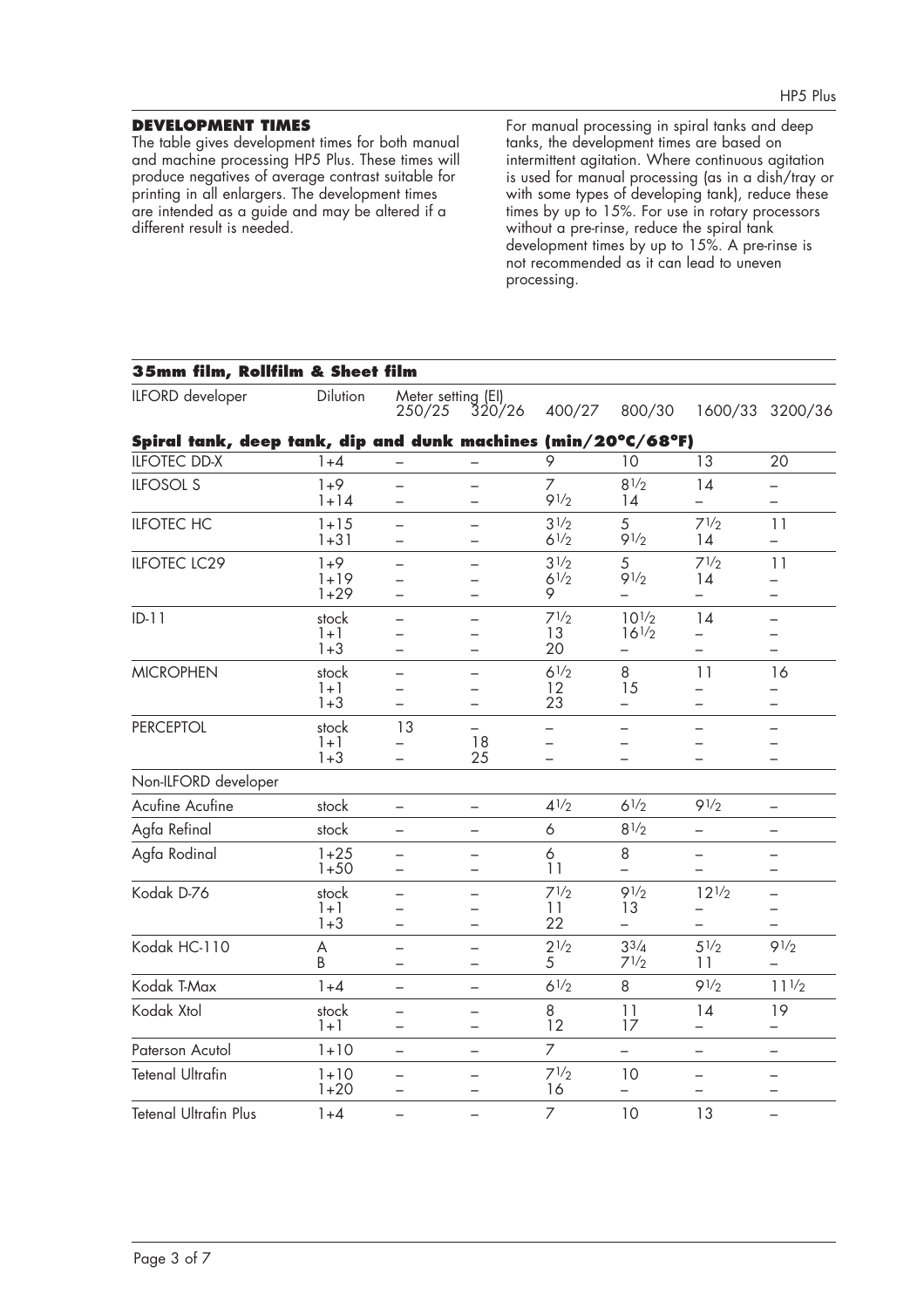|                         |                                                                       |               | 35mm film, Rollfilm & Sheet film |    |                                           |  |
|-------------------------|-----------------------------------------------------------------------|---------------|----------------------------------|----|-------------------------------------------|--|
| ILFORD developer        | <b>Dilution</b>                                                       | Meter setting |                                  |    | EI 400/27 EI 800/30 EI 1600/33 EI 3200/36 |  |
|                         | Dip and dunk machines (min/24°C/75°F)                                 |               |                                  |    |                                           |  |
| <b>ILFOTEC DD</b>       | 1+4                                                                   |               | ۱0                               | 14 | 18                                        |  |
| Kodak T-Max RS          | stock                                                                 | 41/2          | 5                                |    |                                           |  |
| Kodak Xtol              | stock                                                                 | 71/2          | 91/2                             | 12 | 16                                        |  |
|                         | <b>ILFOLAB FP40, roller transport and short leader machines (sec)</b> |               |                                  |    |                                           |  |
| <b>ILFOTEC RT RAPID</b> | $1+1+2/26^{\circ}C/79^{\circ}F$                                       | 60            | 75                               |    | 108                                       |  |

| <b>ILFOTEC RT RAPID</b> | $1+1+2/26^{\circ}C/79^{\circ}F$<br>$1+1+5/26^{\circ}C/79^{\circ}F$ | 60 | 75<br>95 | Q,<br>120 | 108<br>166 |  |
|-------------------------|--------------------------------------------------------------------|----|----------|-----------|------------|--|
| ILFOTEC HC              | $1+11/24^{\circ}C/75^{\circ}F$                                     |    |          | 90        | 130        |  |
| Kodak Duraflo RT        | stock/26°C/79°F                                                    | 60 |          | 120       | 166        |  |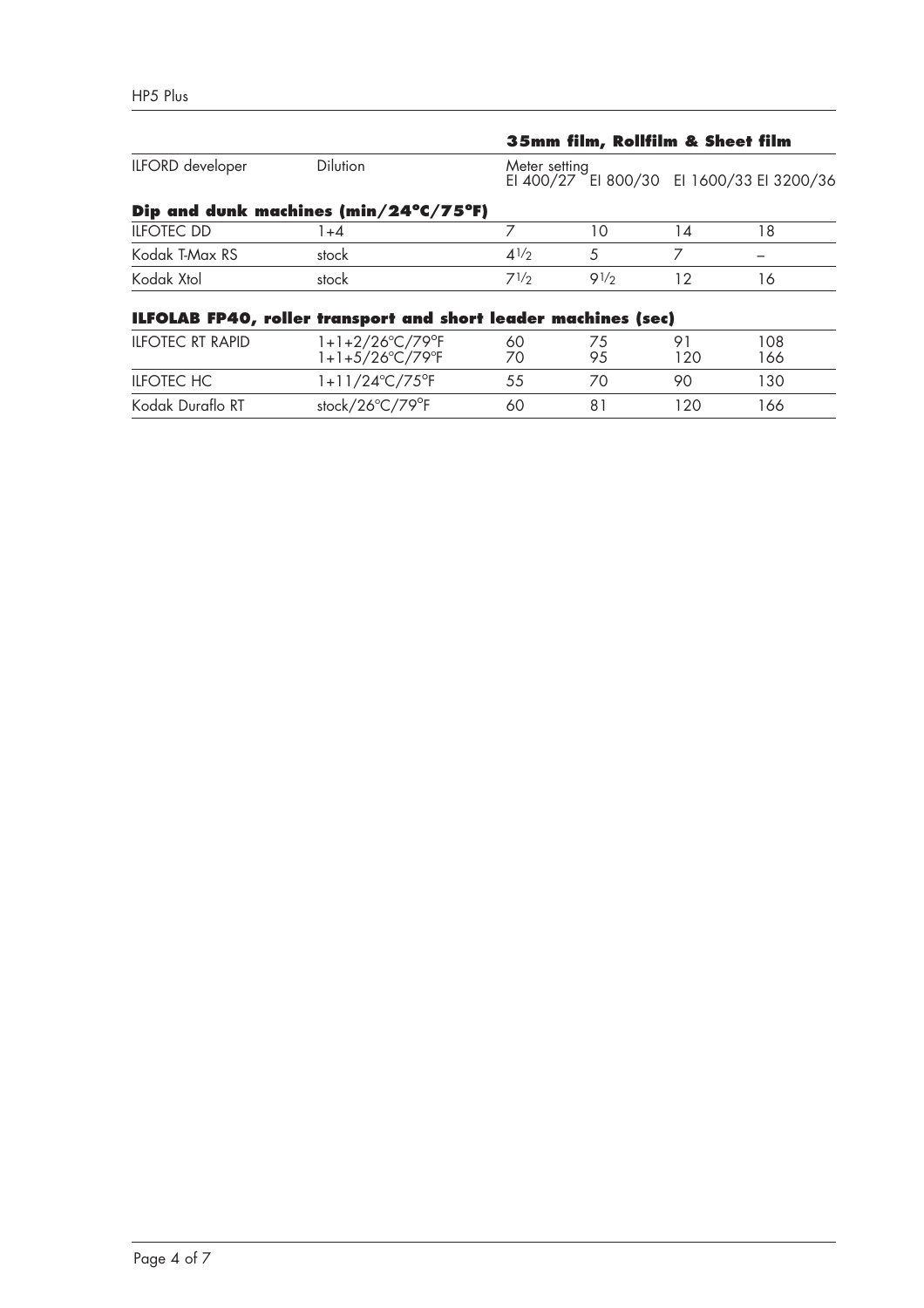#### **DEVELOPMENT TIMES**

If HP5 Plus has been inadvertently exposed at settings below EI 250/25, the following guide will ensure usable negatives are obtained. Obviously, the quality of negatives processed in this way will not be so high as conventionally processed ones.

#### Manual processing (min/20°C/68°F) **accidental exposure only**

| <b>ILFORD</b><br>developer | Dilution Meter setting<br>H. | 50/18 100/21 200/24 | FI |
|----------------------------|------------------------------|---------------------|----|
| PFRCFPTOL stock            |                              |                     |    |

**Note** Development times may need adjusting to suit individual processing systems and working practices. If an established system is producing good results, adjust the recommended development times until the desired contrast level is obtained. Development times in other manufacturers' developers are included for your convenience, and are only a general guide. Other manufacturers can and do change their product specifications from time to time, and the development times may change as a result.

#### **PROCESSING AT DIFFERENT TEMPERATURES**

HP5 Plus film can be processed over a range of temperatures. Development times at temperatures other than 20°C/68°F may be calculated from the chart below.

For example, if 4 minutes at 20°C/68°F is recommended, the time at 23°C/73°F will be 3 minutes and the time at 16°C/61°F will be 6 minutes.





**CHARACTERISTIC CURVES**



Relative log exposure

HP5 Plus 35mm film developed in ILFORD ILFOTEC HC (1+31) for 61/2 minutes at 20°C/68°F with intermittent agitation. This curve is also representative of the rollfilm and sheet film formats.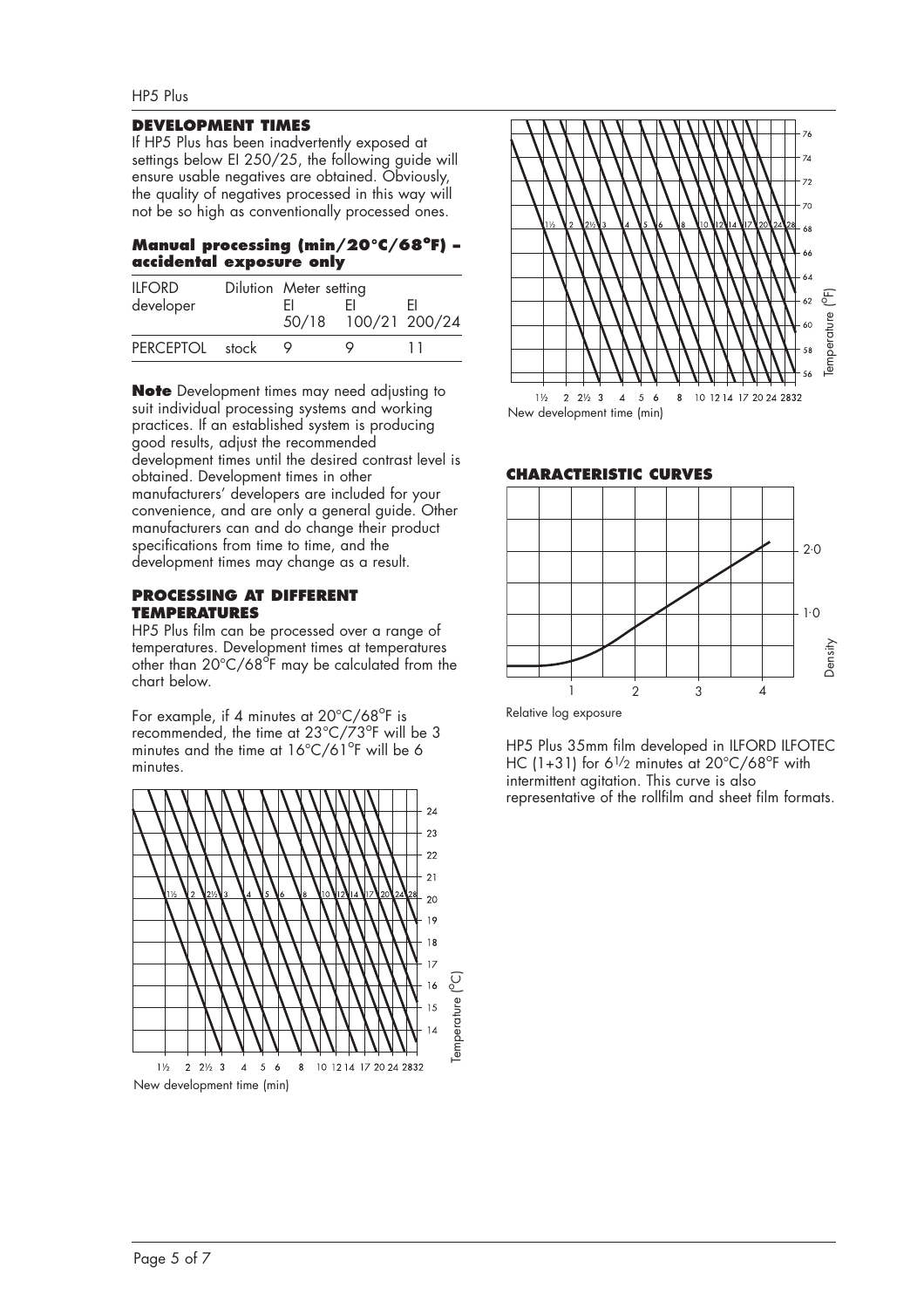# **PROCESSING**

HP5 Plus can be processed in all types of processing equipment including spiral tanks, rotary processors, dishes/trays, deep tanks and automatic processors. Standard capacity figures and replenishment rates can be maintained. HP5 Plus is very robust in processing and will tolerate less than ideal processing conditions. Also, it will not contaminate the processing chemicals.

#### **Safelight recommendations**

Handle HP5 Plus film in total darkness. For very brief inspections during processing, use the ILFORD 908 (very dark green) safelight filter, with a 15W bulb, fitted in a darkroom lamp (such as the ILFORD DL10 or DL20). Do not allow direct lighting from the safelight to fall on the film.

# **Agitation**

Intermittent agitation is recommended for use in spiral tanks and deep tanks. Continuous agitation is recommended in dishes/trays by rocking the dish. As a general rule, follow the recommendations given by the processing equipment manufacturer.

#### **Stop, fix, wash and rinse**

For best results it is recommended that all process solutions are kept at the same temperature or at least within 5ºC (9ºF) of the developer temperature.

#### **Stop Bath**

After development the film can be rinsed in water but we recommend that an acid stop bath is used such as ILFORD ILFOSTOP (with indicator dye) or ILFOSTOP PRO (without indicator dye). ILFOSTOP PRO is recommended for all machine processing applications. When tanks or dishes (trays) of process solutions are in use a stop bath immediately stops development and reduces carry over of excess developer into the fixer bath. This helps to maintain the activity and prolong the life of the fixer solution.

| <b>ILFORD</b> Stop<br>Bath                 | <b>ILFOSTOP</b>                 | <b>IIFOSTOP PRO</b>        |
|--------------------------------------------|---------------------------------|----------------------------|
| <b>Dilution</b>                            | 1+19                            | 1+19                       |
| Temperature<br>range                       | $18 - 24$ °C<br>$(64 - 75)$ °F) | 18-24°C<br>$(64 - 75)$ °F) |
| Time (seconds)<br>at 20°C (68°F)           | 10                              | 10                         |
| Capacity<br>films/litre<br>(unreplenished) | 15x(135-36)                     | 22x(135-36)                |

The process time given is the minimum required, if necessary a longer time may be used and should not cause any process problems provided it is not excessive.

#### **Fix**

The recommended fixers are ILFORD RAPID FIXER and ILFORD HYPAM liquid fixers and ILFORD ILFOFIX II powder fixer,all are non-hardening fixers.

| <b>ILFORD</b> Fixer                        | <b>ILFORD HYPAM &amp;</b><br><b>II FORD RAPID FIXFR</b> | <b>ILFORD</b><br><b>ILFOFIX II</b> |
|--------------------------------------------|---------------------------------------------------------|------------------------------------|
| <b>Dilution</b>                            | $1 + 4$                                                 | stock                              |
| Temperature<br>range                       | 18–24°C<br>$(64 - 75)$ °F)                              | $18 - 24$ °C<br>$(64 - 75)$ °F)    |
| Time (mins)<br>at 20°C (68°F)              | $2 - 5$                                                 | $4 - 8$                            |
| Capacity<br>films/litre<br>(unreplenished) | 24x(135-36)                                             | 24x(135-36)                        |

# **WASH**

When a non-hardening fixer has been used wash the films in running water for 5–10 minutes at a temperature within 5ºC (9ºF) of the process temperature.

For spiral tank use, when a non-hardening fixer has been used, the following method of washing is recommended. This method of washing is faster, uses less water yet still gives negatives suitable for long term storage.

After fixing, fill the spiral tank with water at the same temperature,  $+/- 5^{\circ}C$  (9 $^{\circ}F$ ), as the processing solutions and invert it five times. Drain the water away and refill. Invert the tank ten times. Once more drain the water away and refill. Finally, invert the tank twenty times and drain the water away.

# **Rinse**

For a final rinse use ILFORD ILFOTOL wetting agent added to water, it helps the film to dry rapidly and evenly. Start by using 5ml per litre of rinse water (1+200), however the amount of ILFOTOL used may need some adjustment depending on the local water quality and drying method. Too little or too much wetting agent can lead to uneven drying. Remove excess rinse solution from the film before drying.